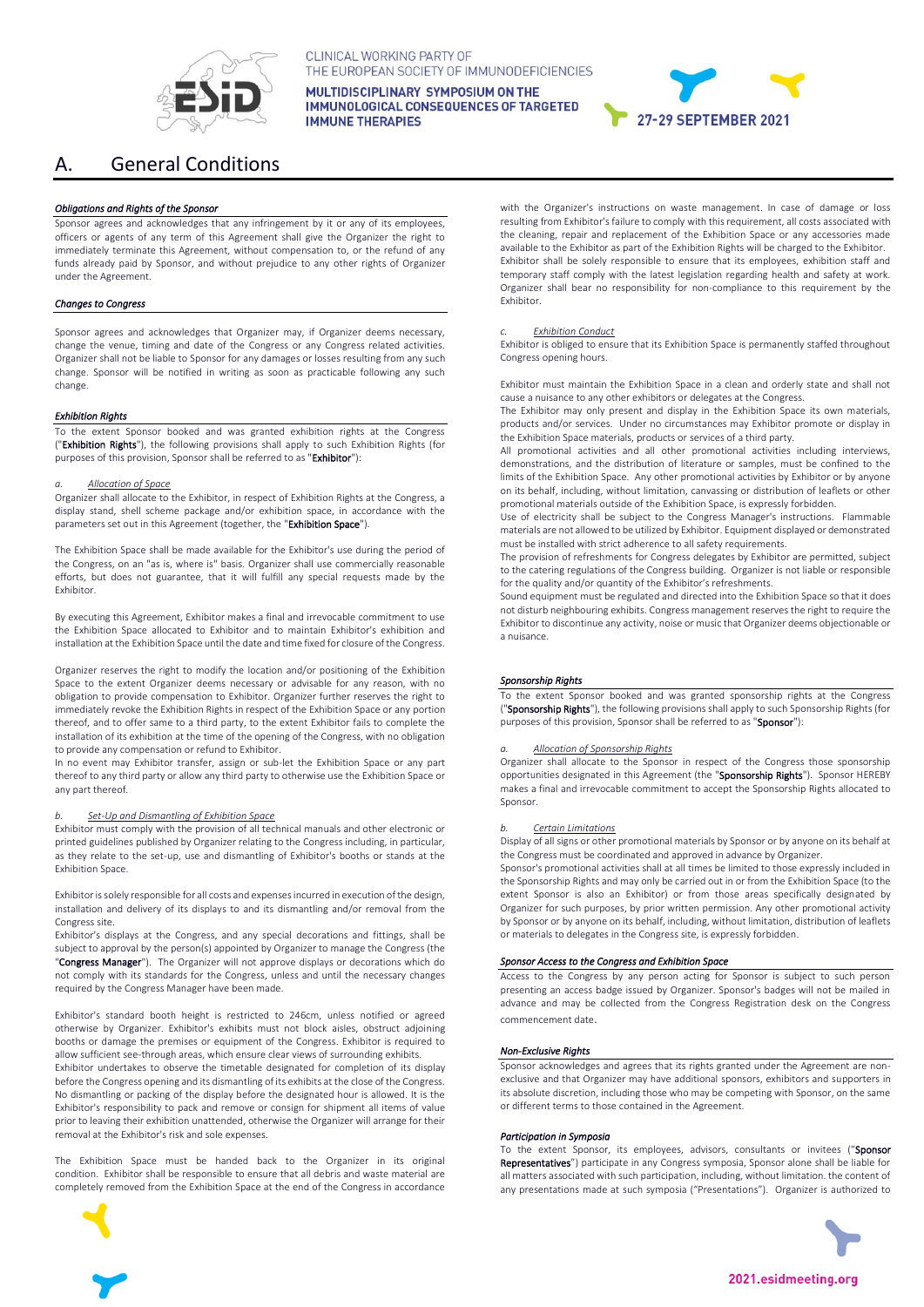

CLINICAL WORKING PARTY OF THE EUROPEAN SOCIETY OF IMMUNODEFICIENCIES

MULTIDISCIPLINARY SYMPOSIUM ON THE **IMMUNOLOGICAL CONSEQUENCES OF TARGETED IMMUNE THERAPIES** 

record all or any part of Presentations, in any format and in any manner whatsoever, in its absolute discretion and may broadcast the Presentations live and/or as a recording. Organizer may use, reproduce, publish, translate, distribute, broadcast and otherwise display the Presentations or any part thereof, on a royalty-free, perpetual, irrevocable nonexclusive basis, provided that it is used solely for educational purposes and in a manner approved by the Organizers. Sponsor must immediately notify the Organizer upon becoming aware of any content-related issues (slide withdrawals, copyright clearance issues mistakes in the accuracy of information, accidental disclosure of protected information, etc.). Sponsor must agree and undertake to comply with the terms of Annex A attached hereto.

# *Compliance; Codes of Practice*

Participation by Sponsor in the Congress is subject to Sponsor's strict compliance with all rules, regulations and conditions stated herein and in any other policies of procedures relating to the Congress that Organizer may from time to time deliver to Sponsor, as well as to all national and international rules and regulations related to advertising and promotion of products and services as part of the Congress.

Without limiting the generality of the preceding sentence, Sponsor must comply with all applicable laws and regulations and codes of practice, including, without limitation, those promulgated by IPCAA (International Pharmaceutical Congress Advisory Association) published a[t www.IPCAA.org,](http://www.ipcaa.org/) EFPIA (European Federation of Pharmaceuticals Industries & Associations), published at [www.efpia.org,](http://www.efpia.org/) MedTech Europe published at http://www.medtecheurope.org/ and IFPMA (International Federation of Pharmaceutical Manufacturers & Associations), published a[t www.ifpma.org.,](http://www.ifpma.org/) to the extent applicable.

Without limiting the generality of the preceding paragraph, in the case of events conducted in the USA or Canada, Sponsor must also comply with all applicable laws, regulations, and codes of practice, including, without limitation, those promulgated by the FDA (U.S. Food & Drugs Administration) published a[t https://www.fda.gov/](https://www.fda.gov/) and Advamed published a[t https://www.advamed.org/,](https://www.advamed.org/) to the extent applicable.

## CME

In the event CME (continuing medical education) activities are conducted at the Congress, absolutely no promotional activities will be permitted, and no advertising materials may be displayed in the same lecture halls or rooms immediately prior to, during, or after a CME activity. Promotional activities and advertising materials must be separate and distinct from any educational activities and may not interfere, or in any way, compete with the learning experience.

#### Licenses

Sponsor grants Organizer and its affiliates a non-exclusive, non-transferable, royalty-free license to use, without the right to sublicense, Sponsor's trade name, logo and trademarks in connection with Sponsor's participation in and activities conducted in connection with the Congress.

Organizer grants Sponsor a non-exclusive, non-transferable, royalty-free, revocable, license to use, without the right to sublicense, the Congress name, title, trade name, logos and trademarks in connection solely with the exercise of its Exhibition Rights and Sponsorship Rights at the Congress, such license to valid until the earlier to occur of: (i) the end of the Congress; or (ii) the earlier termination of the Agreement.

# Payment

Payment of the Participation Fee must be made in accordance with the conditions of payment set out in this Agreement. Should the Sponsor fail to make any payment on time, the Organizer shall be entitled to terminate the Agreement, make other arrangements for the Sponsor Rights and Exhibition Space and seek compensation for non-fulfilment of contract or other remedies available to Organizer under the Agreement or by law.

Sponsor acknowledges that Organizer may assign any or all of its rights and obligations under the Agreement to any of its affiliates or to any third party. Sponsor specifically acknowledges and agrees that all or any portion of the payments to be made under the Agreement by Sponsor may be invoiced by and become payable by Sponsor to an affiliate of Organizer, who may act as Organizer's paying agent.

All amounts payable by Sponsor are exclusive of VAT, gross sales or service taxes and other similar taxes, which shall be payable by Sponsor. Sponsor must make all payments in accordance with the terms of this Agreement, without any set-off or withholding of any kind.

Liability/Insurance

ORGANIZER SHALL NOT BE LIABLE TO SPONSOR FOR ANY DAMAGE, LOSS, HARM OR



INJURY TO SPONSOR OR ITS PROPERTY OR BUSINESS RESULTING FROM ANY REASON WHATSOEVER IN CONNECTION WITH THE CONGRESS, THIS AGREEMENT AND/OR THE RIGHTS GRANTED TO SPONSOR HEREUNDER, UNLESS SUCH DAMAGES ARE A RESULT OF ORGANIZER'S OWN GROSS NEGLIGENCE OR WILLFUL MISCONDUCT. WITHOUT LIMITING THE FOREGOING, ORGANIZER SHALL IN NO EVENT BE LIABLE FOR ANY INDIRECT, INCIDENTAL, SPECIAL OR CONSEQUENTIAL DAMAGES, OR DAMAGES FOR LOSS OF PROFITS, REVENUE, DATA, OR USE INCURRED BY SPONSOR, WHETHER IN ACTION IN CONTRACT OR TORT, EVEN IF ORGANIZER KNEW OR WAS ADVISED OF THE POSSIBILITY OF SUCH DAMAGES. ORGANIZER'S ENTIRE LIABILITY FOR DAMAGES HEREUNDER SHALL IN NO EVENT EXCEED THE AMOUNT ACTUALLY PAID AND RETAINED BY ORGANIZER UNDER THE AGREEMENT.

Notwithstanding anything herein to the contrary, Organizer shall not be liable to Sponsor nor shall Organizer be deemed to be in default of its obligations hereunder if such default or damage is the result of war, hostiles, revolution, civil commotion, strike, epidemic, pandemic, accident, fire, natural disasters, terrorist activity, governmental or other obstacles for the freedom of travel (including any such restrictions arising from an epidemic or pandemic outbreak), union actions, riots, wind, flood or because of any act of God or other cause beyond the reasonable control of Organizer (a "Force Majeure Event").

In the event that the Congress is delayed or cancelled as a result of a Force Majeure Event, then the following shall apply:

- Delay of Congress: In the event that the Congress is delayed as a result of the Force Majeure Event then Sponsor may choose, by written notice to Organizer within 21 days of its receipt of notification of the Force Majeure Event to either:
	- (i) Apply the Contribution to the delayed Congress conducted by Organizer, and Sponsor shall have the same rights in respect of such delayed Congress as detailed in the Sponsorship Agreement; or
	- (ii) Not to apply the Contribution to the delayed Congress but rather terminate the Sponsorship Agreement, in which case Organizer shall refund an amount equal to 50% of the Contribution already paid to Organizer by Sponsor, within 30 days of the completion of the delayed Congress, and the balance will be retained by Organizer as a handling fee.

Should Sponsor fail to notify Organizer of its choice within said 21 days, then (i) above shall apply by default.

- (b) Conversion to virtual or hybrid Congress with or without delay. In the event of a Force Majeure Event and Organizer converts the format of the Congress completely or partially to a virtual format (with or without delay) then Sponsor may choose, by written notice to Organizer within 21 days of its receipt of notification of the Force Majeure Event and/or the changed format:
	- (i) Apply the Contribution to the virtual Congress conducted by Organizer; or
	- (ii) Not to apply the Contribution to the virtual Congress but rather terminate the Sponsorship Agreement, in which case Organizer shall refund an amount equal to 75% of the Contribution already paid to Organizer by Sponsor, within 30 days of the completion of the delayed and/or virtual Congress, and the balance will be retained by Organizer as a handling fee.
	- (iii) Apply partial Contribution to the virtual or hybrid Congress, upon negotiation, conducted by Organizer.

Should Sponsor fail to notify Organizer of its choice within said 21 days, then (i) above shall apply by default.

- (c) Cancellation. In the event that the Congress is cancelled as a result of the Force Majeure Event then Sponsor may choose, by written notice to Organizer within 21 days of its receipt of notification of the Force Majeure Event to either:
	- (i) Apply the Contribution to the next (annual or semi-annual) Congress scheduled by Organizer, and Sponsor shall have the same rights in respect of such subsequent Congress as detailed in the Sponsorship Agreement; or
	- (ii) Not to apply the Contribution to the next Congress but rather terminate the Sponsorship Agreement, in which case Organizer shall refund an amount equal to 90% of the Contribution already paid to Organizer by Sponsor, within 30 days



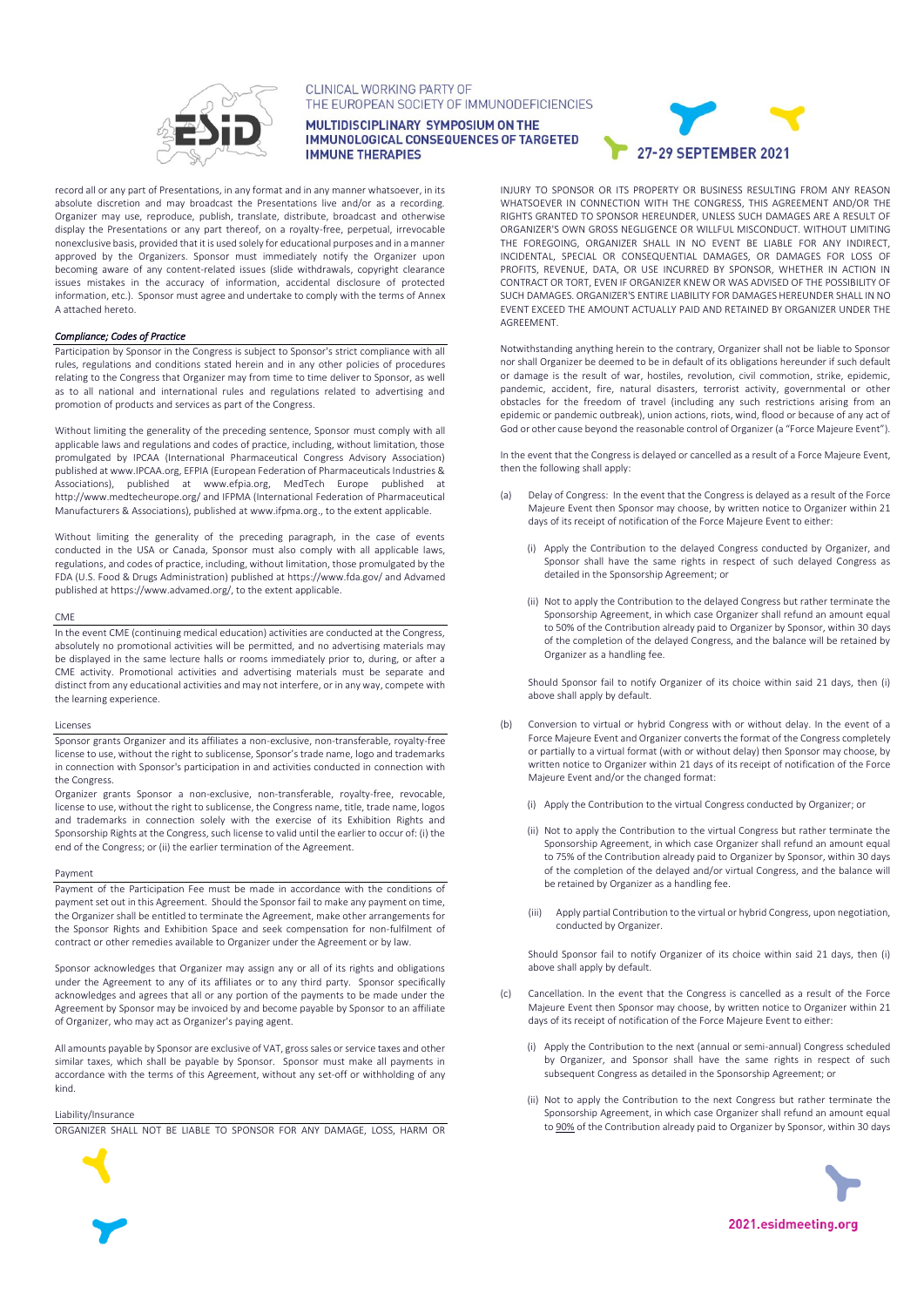

CLINICAL WORKING PARTY OF THE EUROPEAN SOCIETY OF IMMUNODEFICIENCIES

MULTIDISCIPLINARY SYMPOSIUM ON THE **IMMUNOLOGICAL CONSEQUENCES OF TARGETED IMMUNE THERAPIES** 



of the originally scheduled date for the Congress, and the balance will be retained by Organizer as a handling fee.

Should Sponsor fail to notify Organizer of its choice within said 21 days, then (i) above shall apply by default.

Sponsor acknowledges and agrees that all equipment and all display infrastructure and materials installed at the Congress and all other items brought to the Congress by Sponsor or any third party on its behalf including any and all personal items brought to the Congress by Sponsor employees and consultants (together "Sponsor Materials") shall not be insured by the Organizer, and under no circumstances will Organizer be liable for any loss, damage or destruction caused to any Sponsor Materials. Sponsor shall be solely responsible for the Sponsor Materials and for the property and persons of Sponsor's employees, agents, consultants and any third party acting on its behalf and for any other third party who may visit Sponsor's Space. The Sponsor will purchase insurance policies for the above listed damages and will ensure that Organizer is named as a co-insured party under such policies.

Sponsor shall indemnify and hold harmless Organizer, its shareholders, directors, employees, agents and representatives (together, "Organizer Indemnitees"), from any and all damages, loss, injuries, costs, penalties and claims, including those claims and damages usually covered by a fire and extended under a coverage policy, sustained or incurred by the Organizer Indemnitees or by any third party in connection with or arising directly or indirectly from (i) any failure by Sponsor to act in accordance with the Agreement, and/or (ii) any act or omission of Sponsor, its employees, officers and agents and any contractors, Representatives or other personnel hired by or on behalf of Sponsor in connection with the exercise of the Exhibition Rights and/or Sponsorship Rights granted under the Agreement (including, without limitation, in connection with the construction, decoration, operation, activity, dismantling and vacation by the Exhibitor of the Exhibition Space), (iii) any Presentations; and/or (iv) any other matter in which Sponsor exercised the Exhibition Rights and/or Sponsorship Rights.

#### **Confidentiality**

The Agreement and all communications among the parties in respect of it, whether oral, written or otherwise relating to a party ("Disclosing Party"), that is received by the other party ("Receiving Party") in the course or as a result of the performance of this Agreement shall be referred to herein as "Confidential Information". All information pertaining to the Congress shall be deemed Confidential Information of Organizer. Receiving Party undertakes to hold all Confidential Information of the Disclosing Party in strict confidence and not to disclose such Confidential Information to any other third party, other than to those of its employees, consultants, service providers and representatives who are subject to confidentiality undertakings in respect of the Confidential Information and who require such Confidential Information solely for purposes of the Congress, unless the Receiving Party can demonstrate that the relevant Confidential Information was: (i) rightfully in its possession or known by it prior to receipt from the Disclosing Party, or (ii) was rightfully disclosed to it by another person without restriction or breach of confidentiality obligation, or (iii) was independently developed without use of any Confidential Information of the Disclosing Party by employees or service providers of the Receiving Party who had no access to such information, or (iv) is or becomes (through no improper action or inaction by the Receiving Party or any agent, consultant or employee thereof) generally available to the public. The receiving party undertakes not to use the information for any purpose, other than for performing the provisions of this Agreement, without obtaining the written Agreement of the Disclosing Party. For the avoidance of doubt, all information and materials which are distributed to the public during the Congress shall not be considered Confidential Information. This provision shall survive any termination of the Agreement for a period of five (5) years.

#### Miscellaneous

Those provisions of this Agreement which by their terms are intended to survive termination of this agreement. Sponsor may not assign, mortgage, charge, sub-license or otherwise delegate any of its rights hereunder, or sub-contract or otherwise delegate any of its obligations hereunder, without the prior written consent of Organizer. The Agreement is binding upon, and inures to the benefit of, the parties and their respective permitted successors and assigns. This Agreement may be amended or modified only with the written consent of both parties. The parties acknowledge that no joint venture, association, partnership or agency relationship is created under this Agreement. The Agreement constitutes the entire Agreement between the parties, and shall supersede all prior Agreements and understandings, oral or written, between the parties relating to the subject matter hereof. The Agreement is governed by and construed in accordance with the laws of Switzerland without regards to conflict of laws rules. Any disputes, misunderstanding arising from the performance of this Agreement shall be settled by the competent courts in Zurich, Switzerland.



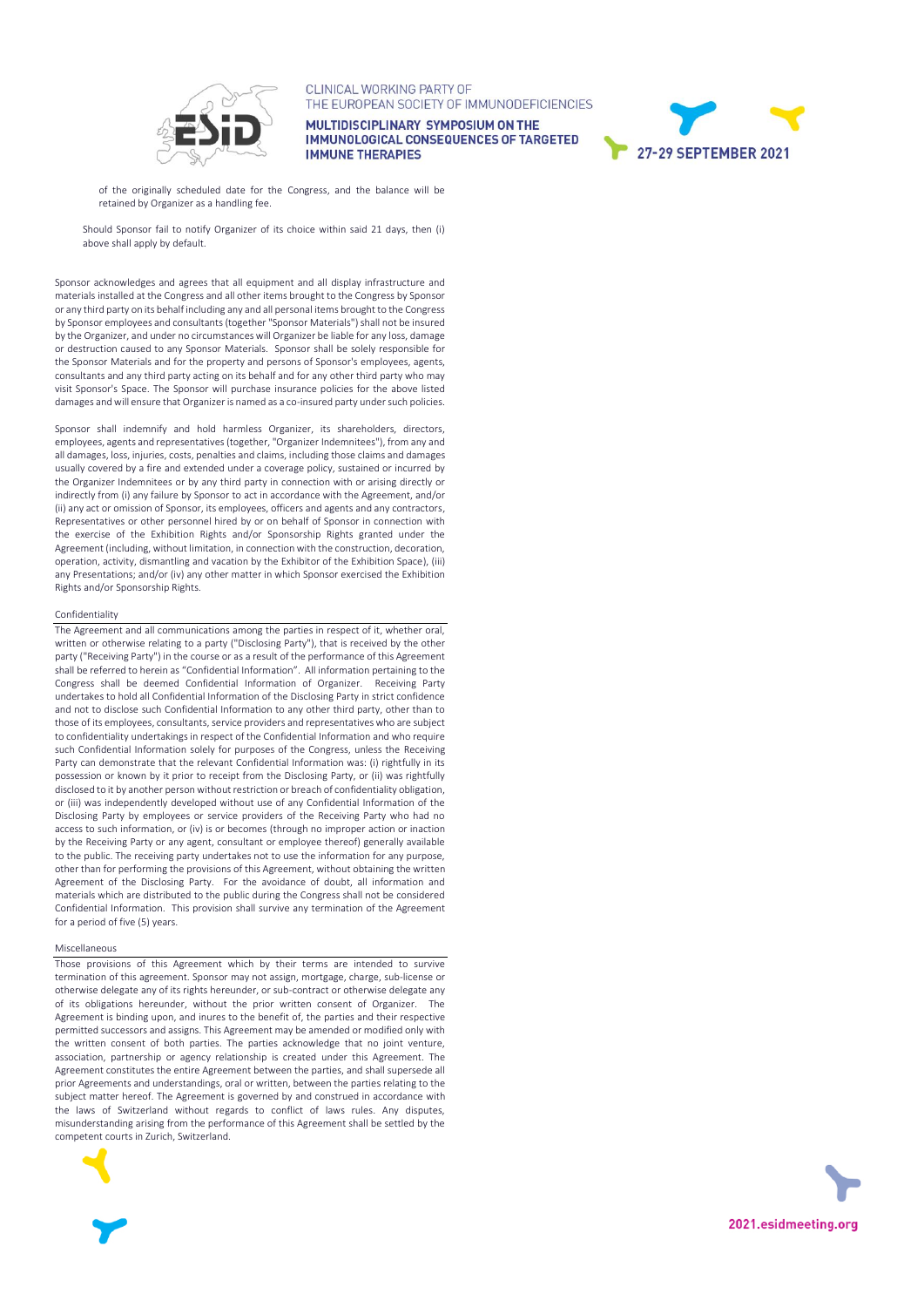



In witness whereof, the parties hereto have executed this Agreement as of the date written below:

SPONSOR:

(Company name as it will appear in all publications and on website)

\_\_\_\_\_\_\_\_\_\_\_\_\_\_\_\_\_\_\_\_\_\_\_\_\_\_\_\_\_\_\_\_\_\_\_\_\_\_\_\_\_\_\_\_\_\_\_

 $\mathsf{By:}$ 

Signature\_\_\_\_\_\_\_\_\_\_\_\_\_\_\_\_\_\_\_\_\_\_\_\_\_\_\_\_\_\_\_\_\_\_\_\_

Date: \_\_\_\_\_\_\_\_\_\_\_\_\_\_\_\_\_\_\_\_\_\_\_\_\_\_\_\_\_\_\_\_\_\_\_\_\_\_\_

KENES:

Kenes International Organizers of Congresses SA

By: Sherwin Gentle

Signature\_\_\_\_\_\_\_\_\_\_\_\_\_\_\_\_\_\_\_\_\_\_\_\_\_\_\_\_\_\_\_\_\_\_\_\_

Date:

THIS AGREEMENT DOES NOT CONSTITUTE AN OFFER AND SHALL ONLY BE BINDING ON KENES IF DULY EXECUTED BY BOTH PARTIES.